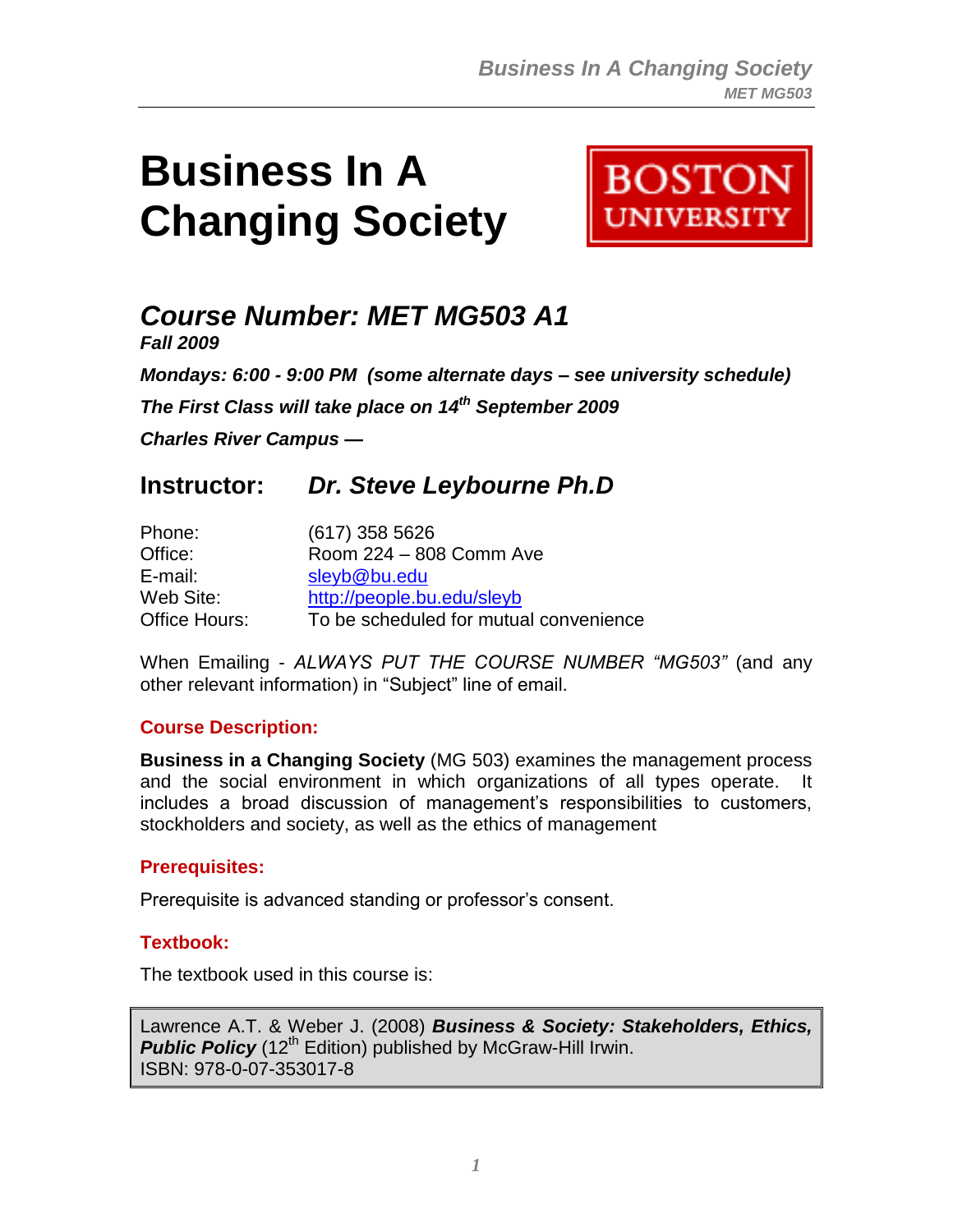BU's Courseinfo tool [\(http://courseinfo.bu.edu/\)](http://courseinfo.bu.edu/) will be used to deliver and provide information on presentation material, web and periodical references used throughout the course. Students will require an active BU e-mail ID and password to obtain access to Courseinfo.

#### **Grading:**

Your final grade will be determined based on the following contribution percentages:

|  | <b>Midterm and Final Exam</b> | 70% (35% each) |
|--|-------------------------------|----------------|
|--|-------------------------------|----------------|

- [Class Participation](#page-2-0) 15%
- [Student current events presentations](#page-1-1) 15%

Grade ranges are as follows:

- $A \ 94 100\%$
- $\bullet$  A- 90 93%
- $-B+ 87 89%$
- $\bullet$  B 84 86%
- B- 80 83%
- $\bullet$  C+77 79%
- $\bullet$  C 74 76%
- $\bullet$  C- 70 73%
- $\bullet$  D 60 69%
- $\bullet$  F  $\leq 60\%$

#### <span id="page-1-0"></span>**Midterm and Final Exams:**

The Midterm and Final exams will consist of a mixture of fill-in, multiple choice, true-false, and essay questions.

The midterm exam will be a take home, closed book exam, and will be two hours in duration. The final exam will be an in-class closed book exam and will also be two hours in duration.

**No Incomplete grades** will be given for this course.

#### <span id="page-1-1"></span>**Student Current Event Presentations:**

Each student is required to deliver a 15 minute in-class presentation on a current topic related to the material covered in the course. Presenters are to make the article, video or document they are reviewing available to the class beforehand via Courseinfo email distribution or the Courseinfo Dropbox feature.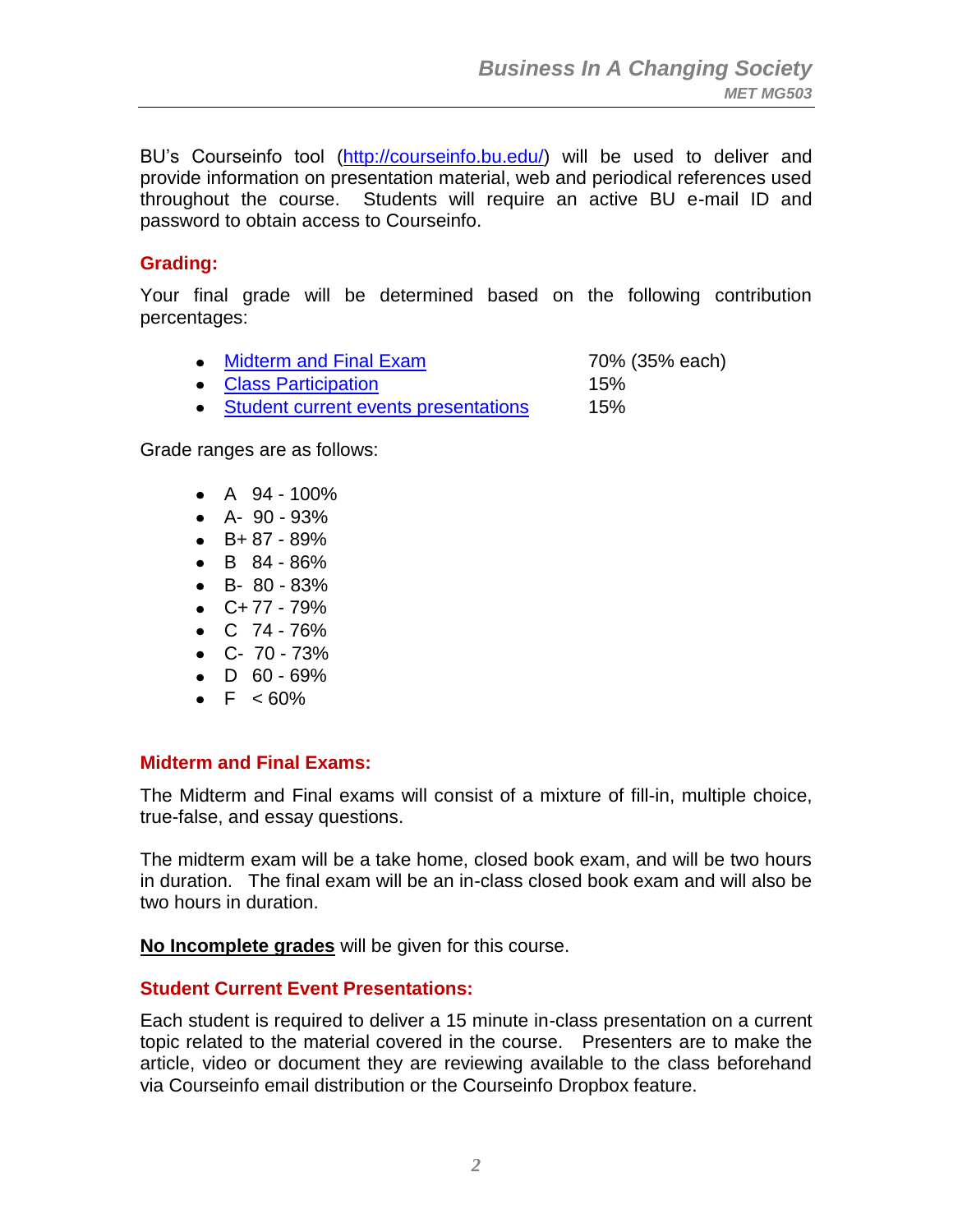Students are to present the topic and demonstrate to the class how the topic relates to the course material. Questions must be prepared in advance which will engage the class in a fruitful discussion of the topic; questions such as "what do you think?" do not fall into this category.

The presentation date will be chosen by lottery at the beginning of the second class meeting. Available dates are listed in the course schedule, and I prefer that there be no more than 3 students presenting in one evening.

#### **Academic Conduct:**

Metropolitan College at Boston University has a well-documented *[Academic](http://www.bu.edu/met/metropolitan_college_people/student/resources/conduct/code.html)*  **[Conduct Code.](http://www.bu.edu/met/metropolitan_college_people/student/resources/conduct/code.html)** The code defines violations (e.g. cheating on exams), documenting and hearing procedures, and disciplinary actions. It is your responsibility to be aware of the content and implications of this Code.

However, in order to succeed with this course, it is important to accept and understand that you are here because you are capable of doing the work, and are interested in learning. You will gain by active participation and engagement in the course and its supporting materials.

#### <span id="page-2-0"></span>**Attendance and Participation:**

**You are required to attend all classes**. Participation has two forms: the first is attending class, and the second is contributing in class. Class participation is assessed for each class, so be prepared. High-quality participation includes involvement in presentations, substantive contribution to case discussions, insights into topics we are discussing, questions regarding relevant topics, and critical interactions with others in the class.

**You need to come to class prepared**. This means you should read the assigned chapters and readings, and prepare for any assigned cases or class discussions. The interim schedule shows what we will cover, but may be subject to change as topics emerge.

Some classes have an assigned case. They are usually concise, and are concerned with the topic of the day. Minimal preparation means reading the case, being prepared to summarize what it is about, what the issue is, knowing what you would recommend to resolve the issue, and answering the questions at the end of the case.

It is anticipated that the class will be formed into seven groups, comprising five students each. For some classes, groups of students may be asked to prepare presentations in advance, either analyzing or relating to some aspect of cases, which will then be presented in class.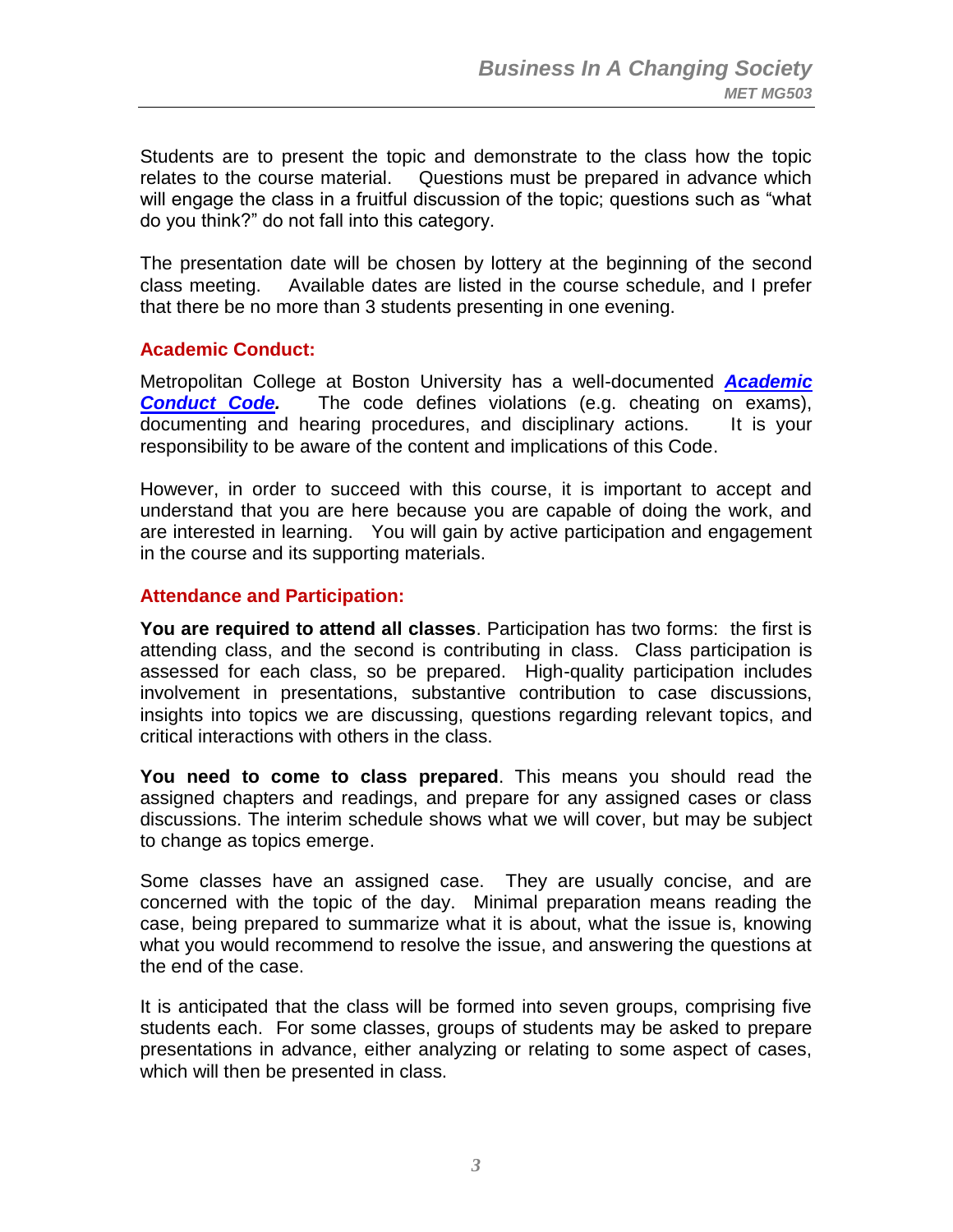#### **Class Schedule:**

|    | <b>Class Date:</b> | <b>Content:</b>                                                                                                                                                                                                                                                                                             |
|----|--------------------|-------------------------------------------------------------------------------------------------------------------------------------------------------------------------------------------------------------------------------------------------------------------------------------------------------------|
| 1: | September 14       | Course / Instructor / Student Introductions<br>Chapter 1: The Corporation and its Stakeholders<br>"Wal-Mart Works to Combat Negative Publicity" Video<br>Work required for next class:<br>Read Chapters 1, 2, and 3<br>Case: Cisco in the Coyote Valley (p. 21)<br>Date for current topic presentation<br>٠ |
| 2: | September 21       | Chapter 2: Managing Public Issues<br><b>Chapter 3: Corporate Social Responsibility</b><br>"Good Business Deeds" Video<br>Work required for next class:<br>Read Chapters 5 and 6<br>Case: Hurricane Katrina – CSR in Action (p. 60)                                                                          |
| 3: | September 28       | <b>Chapter 5: Ethics and Ethical Reasoning</b><br>Chapter 6: Organizational Ethics and the Law<br>"HP CEO, Chairman Testify at Hearing" Video<br>Work required for next class:<br>Read Chapters 7 and 8<br>Case: PPG's Corporate Ethics Program (p. 133)                                                    |
| 4: | October 5          | <b>Chapter 7: The Challenges of Globalization</b><br>"Subsidy Struggle" Video<br><b>Chapter 8: Business-Government Relations</b><br><b>Student Current Events Presentation(s)</b><br>Work required for next class:<br>Read Chapters 9 and 10<br>Case: Conflict Diamonds (p. 158)                            |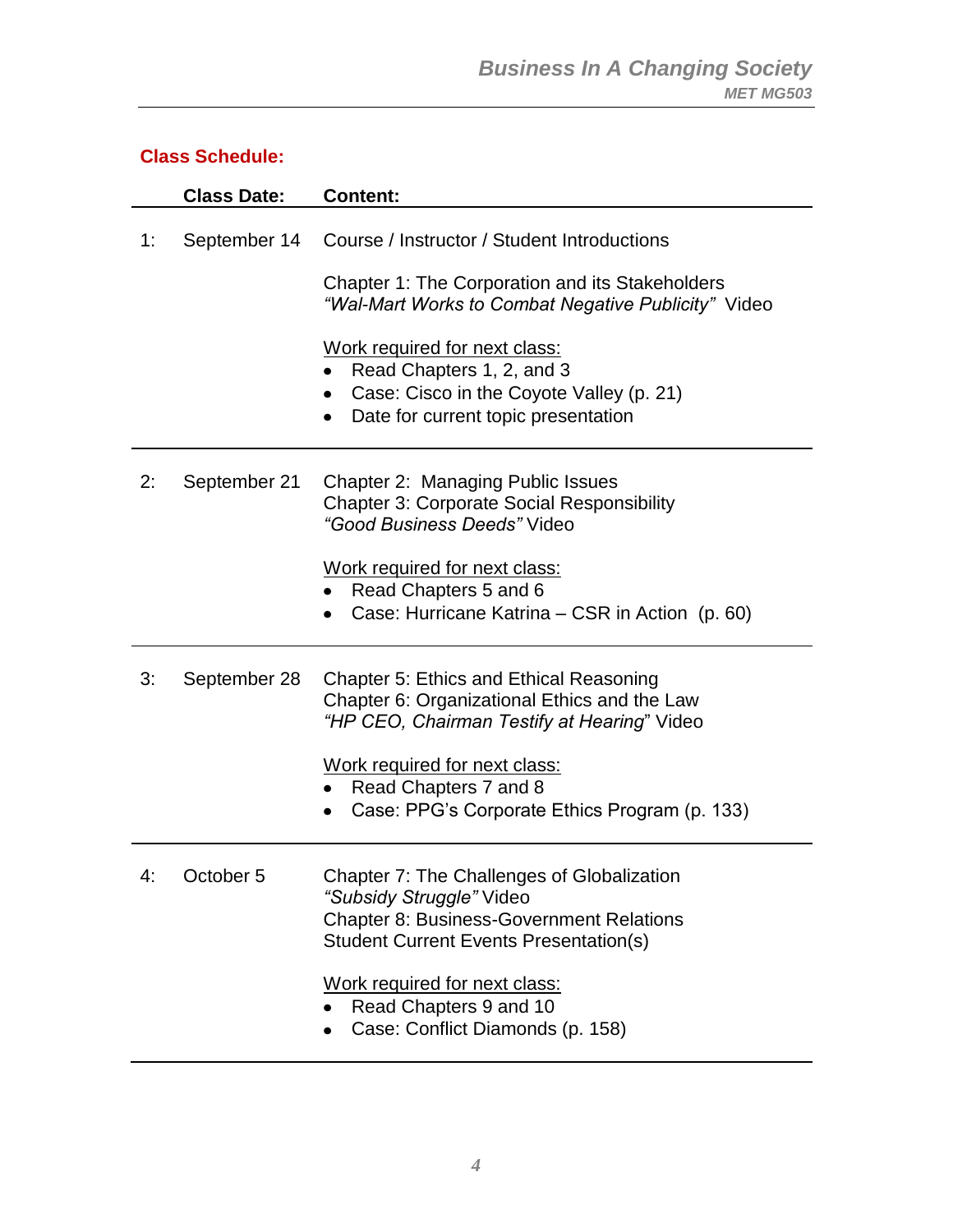| 5: | October 13<br>This class is<br>on a Tuesday,<br>as BU is<br>closed on<br>Monday<br>October 12 | Chapter 9: Influencing the Political Environment<br>"Congress Debates Lobby Reform" Video<br>Chapter 10: Antitrust, Mergers, and Competition Policy<br><b>Student Current Events Presentation(s)</b><br>Work required for next class:<br>Read Chapters 11, 12 and 13 (13 not on midterm)<br>Case: Microsoft's Antitrust Troubles (p. 225)                                              |
|----|-----------------------------------------------------------------------------------------------|----------------------------------------------------------------------------------------------------------------------------------------------------------------------------------------------------------------------------------------------------------------------------------------------------------------------------------------------------------------------------------------|
| 6: | October 19                                                                                    | Chapter 11: Ecology and Sustainable Development in<br><b>Global Business</b><br><b>Chapter 12: Managing Environmental Issues</b><br>"Emissions Exchange Program Aims to Reduce<br>Greenhouse Gas" Video<br><b>Student Current Events Presentation(s)</b><br>Mid-term exam overview<br>Work required for next class:<br>Complete take-home midterm exam<br>Read Chapter 13<br>$\bullet$ |
| 7: | October 26                                                                                    | Review midterm exam results<br>Chapter 13: Technology: Global Economic & Social Force<br>"Google Agrees to Censor Searches in China" Video<br><b>Student Current Events Presentation(s)</b><br>Work required for next class:<br>Read Chapters 14 and 15<br>$\bullet$<br>Case: The Dark Side of the Internet (p. 294)                                                                   |
| 8: | November 2                                                                                    | <b>Chapter 14: Managing Technological Changes</b><br>"Download Debate" video clip<br>Chapter 15: Stockholder Rights & Corporate Governance<br>"Officials Investigate CEOs in Stock Options Scam" Video<br><b>Student Current Events Presentation(s)</b><br>Work required for next class:<br>Read Chapters 16 and 18<br>Case: We're Simply Downloading Music (p. 317)                   |